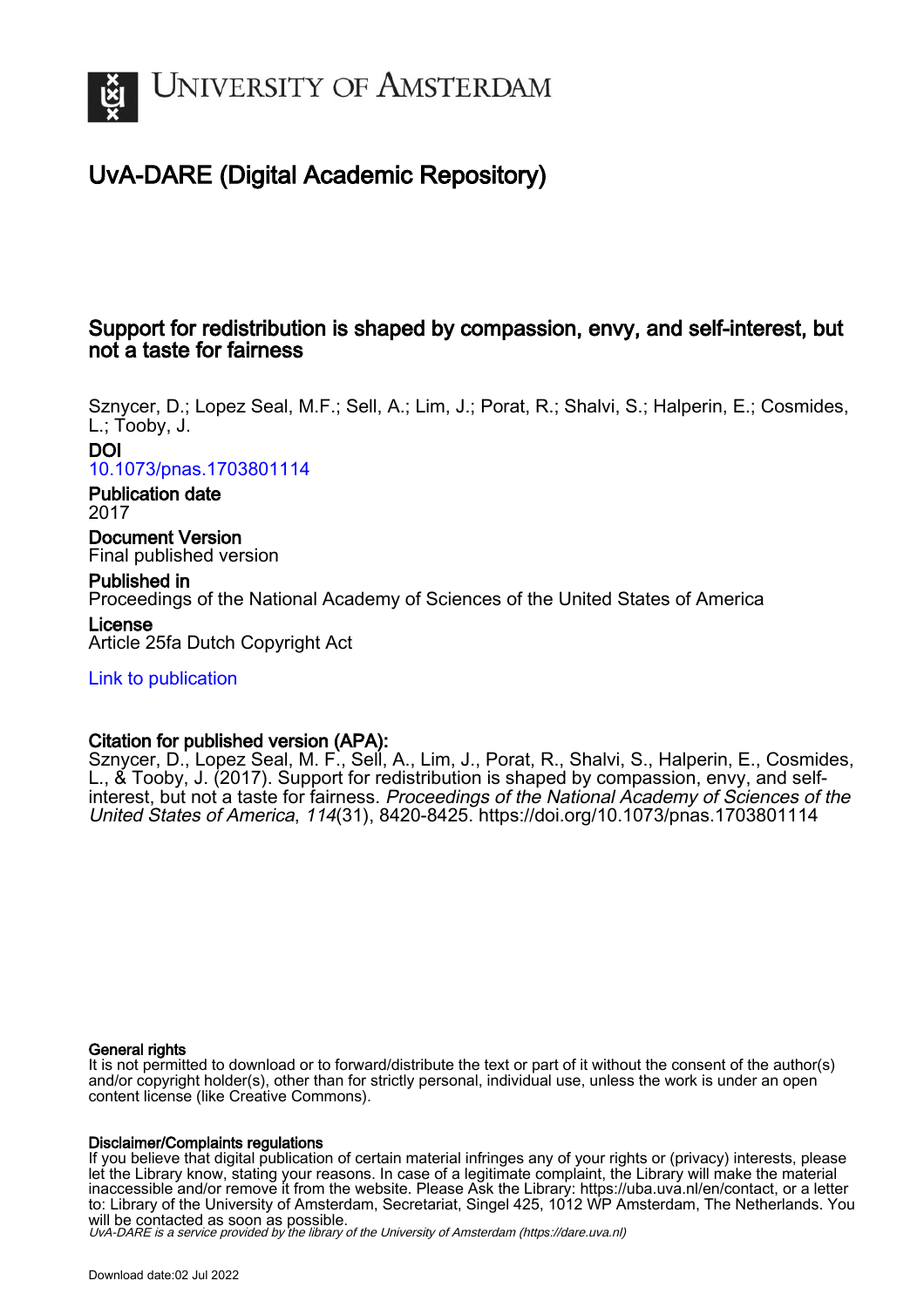

# Support for redistribution is shaped by compassion, envy, and self-interest, but not a taste for fairness

Daniel Sznycer<sup>a,b,c,d,1</sup>, Maria Florencia Lopez Seal<sup>e</sup>, Aaron Sell<sup>f</sup>, Julian Lim<sup>b,c</sup>, Roni Porat<sup>g,h</sup>, Shaul Shalvi<sup>i</sup>, Eran Halperin<sup>g</sup>, Leda Cosmides<sup>b,c</sup>, and John Toobv<sup>b,j</sup>

<sup>a</sup>Department of Psychology, Université de Montréal, Montréal, QC, H3C 3J7, Canada; <sup>b</sup>Center for Evolutionary Psychology, University of California, Santa Barbara, CA 93106-9660; ÉDepartment of Psychological and Brain Sciences, University of California, Santa Barbara, CA 93106-9660; <sup>d</sup>Department of Psychology, Arizona State University, Tempe, AZ 85287-1104; <sup>e</sup>Facultad de Psicología, Universidad Nacional de Córdoba, Córdoba, S000, Argentina; <sup>f</sup>School of<br>Criminology and Criminal Justice, Griffth University, Brisbane, Department of Psychology, Hebrew University of Jerusalem, Jerusalem 9190501, Israel; <sup>i</sup>Center for Experimental Economics and Political Decision Making, University of Amsterdam, 1018WB Amsterdam, The Netherlands and <sup>j</sup>Department of Anthropology, University of California, Santa Barbara, CA 93106-3210

Edited by Susan T. Fiske, Princeton University, Princeton, NJ, and approved June 21, 2017 (received for review March 7, 2017)

Why do people support economic redistribution? Hypotheses include inequity aversion, a moral sense that inequality is intrinsically unfair, and cultural explanations such as exposure to and assimilation of culturally transmitted ideologies. However, humans have been interacting with worse-off and better-off individuals over evolutionary time, and our motivational systems may have been naturally selected to navigate the opportunities and challenges posed by such recurrent interactions. We hypothesize that modern redistribution is perceived as an ancestral scene involving three notional players: the needy other, the better-off other, and the actor herself. We explore how three motivational systems—compassion, self-interest, and envy—guide responses to the needy other and the better-off other, and how they pattern responses to redistribution. Data from the United States, the United Kingdom, India, and Israel support this model. Endorsement of redistribution is independently predicted by dispositional compassion, dispositional envy, and the expectation of personal gain from redistribution. By contrast, a taste for fairness, in the sense of (i) universality in the application of laws and standards, or (ii) low variance in group-level payoffs, fails to predict attitudes about redistribution.

inequality | redistribution | emotion | fairness | morality

[M]ore recently the "Greatest happiness principle" has been brought prominently forward. It is, however, more correct to speak of the latter principle as the standard, and not as the motive of conduct.

—Charles Darwin (1)

Why do people support social policies? One level of expla-<br>nation addresses properties of populations that individual minds might process—local practices, shared beliefs and ideologies, collective identities, and recent history (2). A second, independent level of explanation asks which specific psychological mechanisms participate in forming the individual's response to a policy—that is, what interpretive, emotional, and motivational systems are activated by external inputs, shaping the response (3, 4). Here, we explore this second level of explanation. We investigate several evolved psychological mechanisms to see to what degree they pattern the individual's response to economic redistribution. We also investigate the extent to which a taste for fairness shapes support for redistribution.

By economic redistribution, we mean the modification of a distribution of resources across a population as the result of a political process. In the case of progressive redistribution (henceforth, redistribution)—a policy for which there is large worldwide demand (5, 6)—the ostensible group-level goal is to even out a skewed statistical distribution by transferring resources from the better off to the less well off. However, it is possible that the public rationale for supporting a policy is distinct from the private or even nonconscious motives of individuals supporting (or opposing) it. It is important to recognize that such a transformation in the distribution of resources does not necessarily entail conservation of a fixed and constant amount of resources: The process of taking from some and giving to others may diminish the total (as when very high levels of taxation reduce productivity) or increase it (as when starving people are returned to productive health).

One class of models of the origins of distributive preferences posits large-scale determinants such as geography, history, political institutions (7–9), racial stereotypes (10), culturally transmitted ideology (7, 11), and party identification (12). For these and other inputs to affect political judgment and decision making, however, the relevant information must be processed by a human-specific psychology—a diverse array of neurocomputational programs that were built by natural selection and are functionally specialized for solving ancestrally recurrent adaptive problems (ref. 13; for review, see ref. 14). Therefore, it is worthwhile to understand how distributive policies are mapped into and refracted through our evolved psychological mechanisms.

Briefly, applying an evolutionary perspective to individual responses to redistribution (or anything else) involves the following (15). Universality: First, humans have a rich, underlying species-universal psychological and developmental architecture (despite some genetic noise that contributes to individual differences). Specialization: Second, this architecture includes a large and diverse set of functionally specialized programs (analogous to "apps" on a smartphone) designed over evolutionary time because

#### **Significance**

Markets have lifted millions out of poverty, but considerable inequality remains and there is a large worldwide demand for redistribution. Although economists, philosophers, and public policy analysts debate the merits and demerits of various redistributive programs, a parallel debate has focused on voters' motives for supporting redistribution. Understanding these motives is crucial, for the performance of a policy cannot be meaningfully evaluated except in the light of intended ends. Unfortunately, existing approaches pose ill-specified motives. Chief among them is fairness, a notion that feels intuitive but often rests on multiple inconsistent principles. We show that evolved motives for navigating interpersonal interactions clearly predict attitudes about redistribution, but a taste for procedural fairness or distributional fairness does not.

Author contributions: D.S., M.F.L.S., and J.L. designed research; D.S., R.P., and S.S. performed research; D.S. analyzed data; and D.S., A.S., S.S., E.H., L.C., and J.T. wrote the paper.

The authors declare no conflict of interest.

This article is a PNAS Direct Submission.

<sup>&</sup>lt;sup>1</sup>To whom correspondence should be addressed. Email: [dsznycer2@gmail.com.](mailto:dsznycer2@gmail.com)

This article contains supporting information online at [www.pnas.org/lookup/suppl/doi:10.](http://www.pnas.org/lookup/suppl/doi:10.1073/pnas.1703801114/-/DCSupplemental) [1073/pnas.1703801114/-/DCSupplemental.](http://www.pnas.org/lookup/suppl/doi:10.1073/pnas.1703801114/-/DCSupplemental)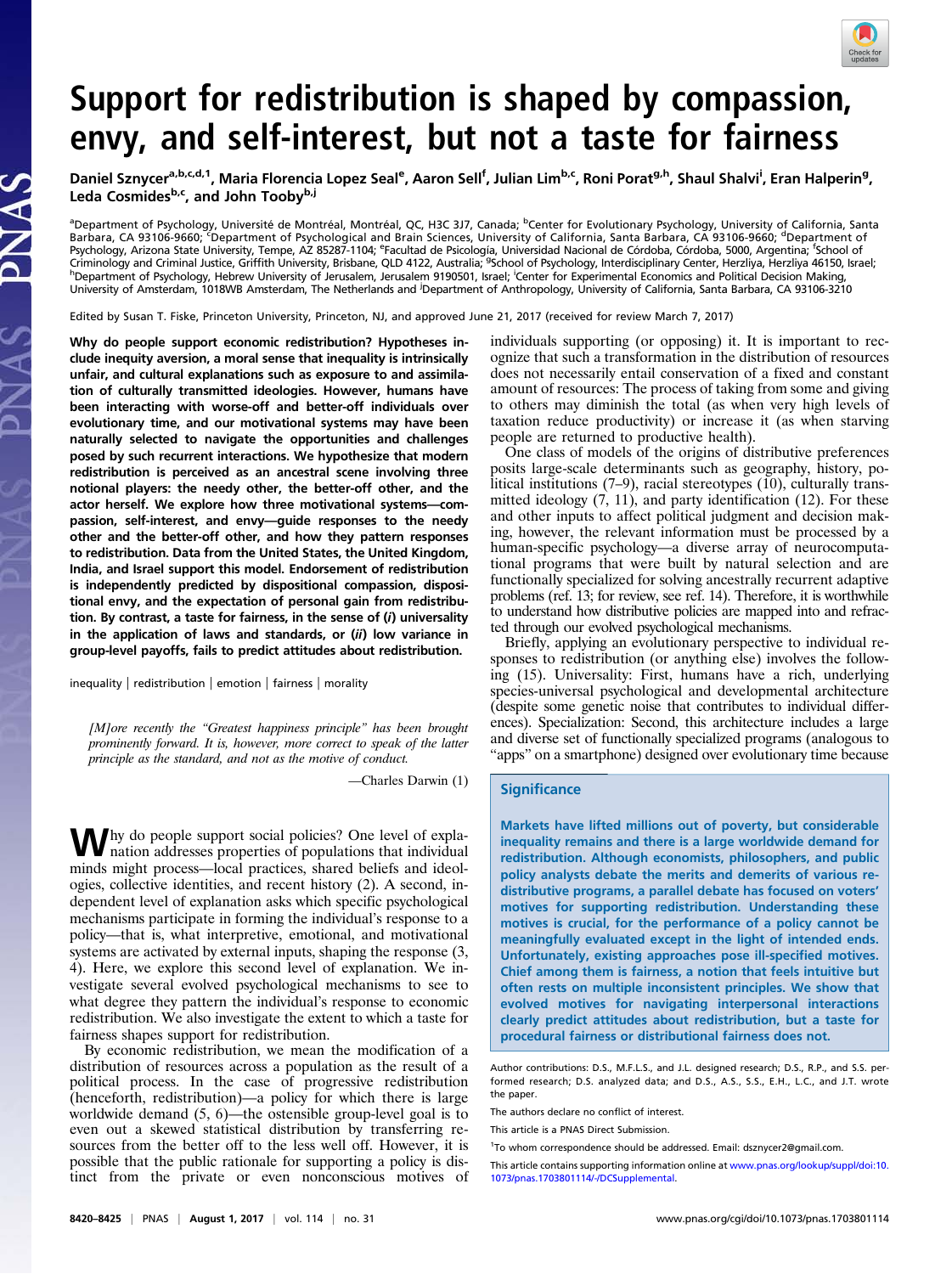they promoted functional behavior, in addition to whatever general-purpose mechanisms the human mind might contain. Ancestral functional logic: Third, each program (e.g., incest avoidance, disposition to share) will operate according to a proprietary functional logic that reflects an evolved strategy for solving its adaptive problem that would have been effective under ancestral conditions (whether or not it is effective under modern conditions; e.g., liking salt, fat, and sugar). Individual differences: Fourth, despite underlying psychological universality, differences in the responses of these programs from individual to individual arise not only because of genetic and environmental perturbations in their development, but also because these programs are designed to calibrate their operation in functional ways based on the individual's personal, social, and ecological circumstances [e.g., stronger men feel more entitled to favorable treatment (16, 17); people are more shame-prone when they have fewer opportunities to cultivate new relationships (18)]. That is, elements of our psychology operate according to a universal functional logic, but are parameterized individually and locally and, therefore, vary quantitatively at the individual level.

The human mind has been organized by natural selection to respond to evolutionarily recurrent challenges and opportunities pertaining to the social distribution of resources, as well as other social interactions. The lives of ancestral humans involved recurrent social situations ("games") that statistically associated cues, choices, and payoffs, selecting for emotions, preferences, and dispositions designed to navigate those games successfully. This framework has already been successfully used to derive and test hypotheses about the evolved political psychology of redistribution and its close relative, welfare. For example, it was hypothesized that modern welfare activates the evolved forager risk-pooling psychology—a psychology that causes humans to be more motivated to share when individual productivity is subject to chance-driven interruptions, and less motivated to share when they think they are being exploited by low-effort free riders. Ancestrally, sharing resources that came in unsynchronized, high-variance, large packages (e.g., large game) allowed individuals to buffer each other's shortfalls at low additional cost. Accordingly, people are more inclined to share under these conditions than under low-variance conditions (19–21), where need implies low effort instead. Additionally, as predicted by the forager risk-pooling hypothesis, individual and national differences in support for welfare is accounted for by differences in beliefs about whether the unemployed are unlucky or caused their unemployment by low effort (10, 22, 23).

At the most general level, in every generation, our ancestors faced others who were worse off, better off, or equally well off (under equality, no systematic issue of interpersonal redistribution arises). Hence, we propose that the mind perceives modern redistribution as an ancestral game or scene featuring three notional players: the needy other, the better-off other, and the actor herself. The game involves two situations: an actor interacting with a better-off individual, and an actor interacting with someone who is worse off. This scene approximates the minimal ancestrally relevant expression to which the various themes of modern redistribution can be reduced, while still being recognizably about economic redistribution.

We hypothesize that  $(i)$  the mind is equipped with evolved emotions and motivations designed for dealing with each of these situations,  $(ii)$  the issue of modern redistribution meets the input conditions of, and therefore triggers, those motivational systems, and (iii) the outputs of those motivational systems jointly shape people's judgment and decision making regarding redistribution (24, 25). A number of different motivational systems are expected to shape responses to redistribution, but here we focus on three: compassion, self-interest, and envy. Moreover, individual differences are pervasive in psychological mechanisms (26). Here, we use the existence of individual differences in compassion, self-interest, and envy as a research tool for investigating the joint contribution of these motivational systems to forming attitudes about redistribution.

#### Interacting with the Needy Other

Our ancestors lived in a world without social or medical insurance, and were perpetually vulnerable to the risks posed by scarcity, variability, and disease (27, 28). Ethnographically, better-off foragers tend to share with needy band-mates (28). This forms a system of mutual assistance that minimizes the risk that individuals and families temporarily encountering a string of bad luck will die from need (29, 30). These patterns appear to be generated by a universal psychology of sharing that was naturally selected over evolutionary time by the payoff structure of this enduring game. If you are better off, and someone else is worse off, you can inexpensively enhance their welfare because the marginal cost to you of giving is less than the marginal benefit to them of receiving. That is, seeing others in need affords you the opportunity to cost-effectively enhance their welfare. If your neighbor is starving, you can give them some of your extra food and save their life at little personal cost. Critically, your benefitting them may cause them to increase the weight they attach to your welfare (31), thus making them more likely to help you when the roles reverse. In contrast, not helping them removes the incentive for them to help you in the future when you are needy: You have already demonstrated your disposition not to help them. Accordingly, cues that a valued or potentially valuable individual is in need elicit the spontaneous motivation to help them (32). By hypothesis, this is orchestrated by the emotion of compassion (33, 34). Of course, evolutionarily, individuals are also designed to place value on themselves and their families [a self-interest component is a central part of the motivational system (35, 36)], and the outcome of the interaction between compassion and self-interest will cause individual differences in the degree to which people are willing to make costly welfare trade-offs on behalf of others (37, 38). [As history shows, beyond a certain limit, self-interest can motivate an individual to take from those who are less well-off, if the taker is sufficiently powerful or the taking is hidden (39).] Compassion will thus be more easily elicited in some individuals than in others, yielding individual differences in dispositional compassion. As applied to the inequality scene, then, support for redistribution should increase with an individual's dispositional compassion.

#### Interacting with the Better-Off Other

Self-interest motivates support for the transfer of resources from the better-off to the self (40). Here, the goal is increasing one's own level of resources, with the reduction in the welfare of the better-off being simply a by-product. However, some social competition is over positional goods such as rank and prestige, whose consumption by others adversely impacts one's consumption. Here, having more than others helps in such competitions (refs. 41 and 42; see ref. 43). Physical scarcity too may turn a resource (e.g., food) into a positional resource, and so ancestral economies of limited productivity would have featured a higher proportion of such goods than later, more productive economies (44–46). (Ancestral economies also included nonpositional goods [e.g., drinking water in a large lake] and positive-sum games [e.g., sharing food to pool risk (47)], although to a lesser extent than modern economies do.) With positional goods, the better-off losing resources is a benefit for the actor even if the actor gets no additional resources; her relative competitive position is improved (48). In such a case, the harm to the better-off is not a by-product of attaining some other good, but the good itself. When efficient, actors will even incur costs to effect such reductions in the welfare of positional rivals (49–52). By hypothesis, this motivation to spitefully reduce the welfare of the better-off is orchestrated by the emotion of envy (53–55). Thus, support for redistribution should be higher in those more disposed to feel envy. [Whether in any specific case it is prudent to act out of self-interest and envy in a way that injures others depends on whether such action can be carried out covertly (56), whether responsibility can be diffused among many others, and the degree to which there is a difference in the aggressive formidability or power of the different players (16).]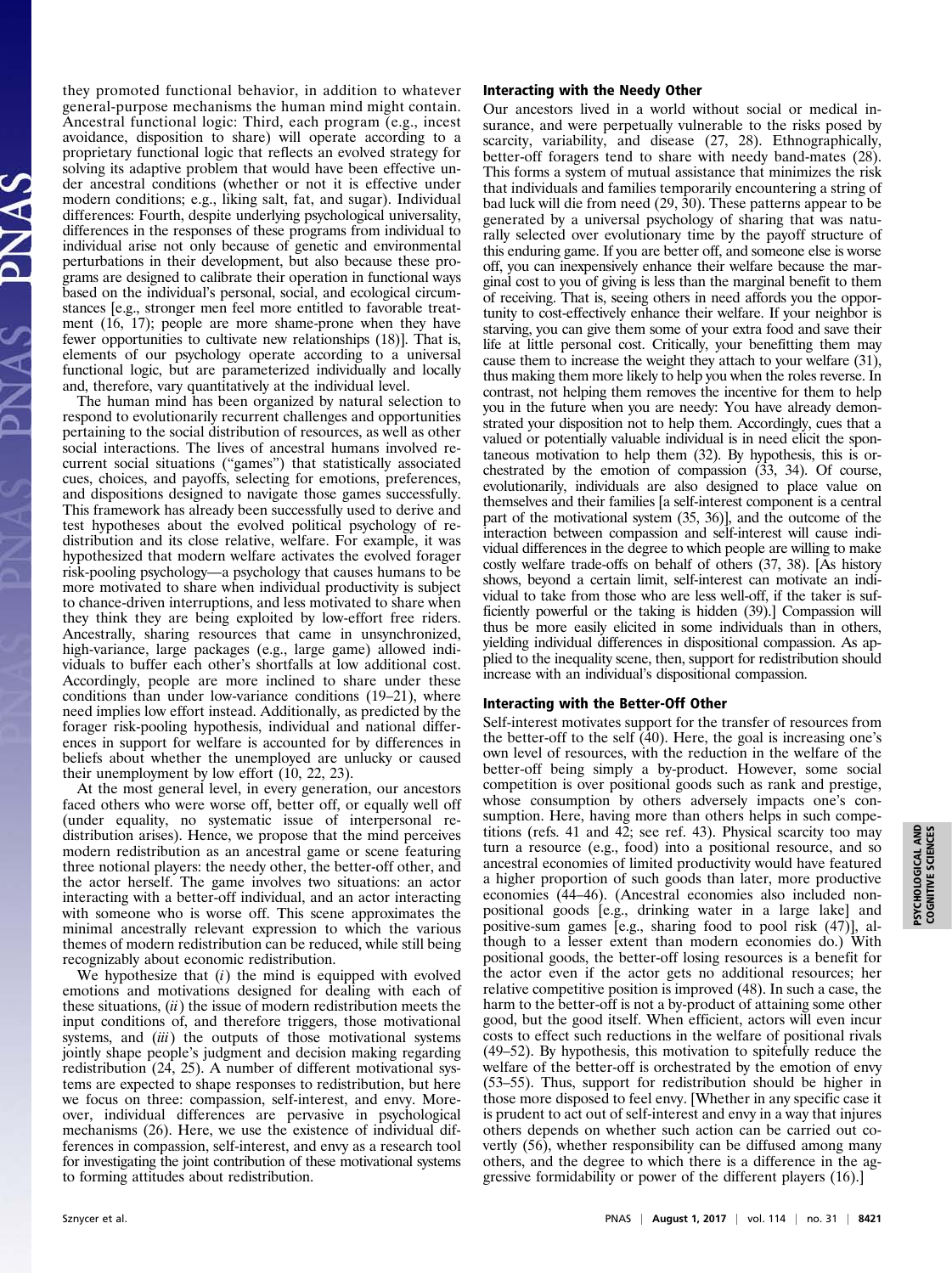#### Empirical Investigation

We conducted 13 studies with 6,024 participants in four countries to test the hypothesis that compassion, envy, and self-interest jointly predict support for redistribution. Participants completed instruments measuring their  $(i)$  support for redistribution;  $(ii)$  dispositional compassion;  $(iii)$  dispositional envy;  $(iv)$  expected personal gain or loss from redistribution (our measure of self-interest);  $(v)$  political party identification;  $(vi)$  aid given personally to the poor; (vii) wealthy-harming preferences; (viii) endorsement of procedural fairness;  $(ix)$  endorsement of distributional fairness;  $(x)$  age;  $(xi)$  gender; and  $(xii)$  socioeconomic status (SES). Different studies used different sets of measures; see Methods and [SI Appendix](http://www.pnas.org/lookup/suppl/doi:10.1073/pnas.1703801114/-/DCSupplemental/pnas.1703801114.sapp.pdf).

#### Results

If the mind sees modern redistribution as a three-player game eliciting compassion, envy, and self-interest (57–59), then the intensities of those emotions and motives will independently predict support for redistribution. To test this prediction, we regressed participants' support for redistribution simultaneously on their dispositional compassion, their dispositional envy, and their expected personal gain (or loss) from redistribution. As predicted, the three motives have positive, significant, and independent effects on support for redistribution. This is true in the four countries tested: the United States (US) (study 1a), India (IN) (study 1b), the United Kingdom (GB) (study 1c), and Israel (IL) (study 1d)—standardized regression coefficients (β values): compassion, 0.28–0.39; envy, 0.10–0.14; selfinterest, 0.18–0.30. Jointly, these motives account for 13–28% of the variance in support for redistribution. Adding to the regression models age and gender, or age, gender, and SES, does not appreciably alter the effect of the emotion/motivation triplet, or the total variance accounted for. We note that age did not have significant effects in any country. Gender had significant effects in the United States and the United Kingdom (females more opposed to redistribution), but not in India or Israel. SES had a significant (negative) effect in the United Kingdom, but not in the other countries ([SI Appendix](http://www.pnas.org/lookup/suppl/doi:10.1073/pnas.1703801114/-/DCSupplemental/pnas.1703801114.sapp.pdf), Tables S1–[S3\)](http://www.pnas.org/lookup/suppl/doi:10.1073/pnas.1703801114/-/DCSupplemental/pnas.1703801114.sapp.pdf).

Party Affiliation. Participants in the United States also reported the political party they most identify with. Consistent with historical survey data (60), self-described Democrats endorsed redistribution to a greater extent than Republicans and Libertarians did. Democrats also reported more compassion and more expected personal gain from redistribution than Republicans and Libertarians did; envy did not differ by party ([SI Appendix](http://www.pnas.org/lookup/suppl/doi:10.1073/pnas.1703801114/-/DCSupplemental/pnas.1703801114.sapp.pdf), Table S4). Thus, compassion and self-interest predict identification with political parties, which are themselves associated with attitudes toward redistribution (12). In isolation, the emotion/motivation triplet accounts for 28% of the variance in support for redistribution, whereas party identification accounts for  $34\%$ ; when entered together, they have unique effects of similar magnitude ( $\Sigma sr^2$  in the full model: triplet, 0.15; party, 0.18; SI Appendix[, Table S1, study 1a, model 4](http://www.pnas.org/lookup/suppl/doi:10.1073/pnas.1703801114/-/DCSupplemental/pnas.1703801114.sapp.pdf)). This suggests that emotions and party ideology shape attitudes toward redistribution to a similar extent.

Compassion and Envy. Compassion and envy evolved in response to different adaptive problems and have different elicitors and motivational and behavioral outputs. Therefore, different signatures of compassion and envy should be discernible in distributional matters.

Consider personally aiding the poor—as distinct from supporting state-enacted redistribution. Participants in the United States, India, and the United Kingdom (studies 1a–c) were asked whether they had given money, food, or other material resources of their own to the poor during the last 12 mo; 74–90% of the participants had ([SI Appendix](http://www.pnas.org/lookup/suppl/doi:10.1073/pnas.1703801114/-/DCSupplemental/pnas.1703801114.sapp.pdf), Table S3). When the emotion/ motivation triplet, age, gender, SES, and support for government redistribution were entered as independent variables in binary logistic regressions, dispositional compassion was the only reliable predictor of giving aid to the poor. A unit increase in dispositional compassion is associated with 161%, 361%, and 96% increased odds of having given aid to the poor in the United States, India, and the United Kingdom (*[SI Appendix](http://www.pnas.org/lookup/suppl/doi:10.1073/pnas.1703801114/-/DCSupplemental/pnas.1703801114.sapp.pdf)*, Table S5). Interestingly, support for government redistribution was not a unique predictor of personally aiding the poor in the regressions ([SI Appendix](http://www.pnas.org/lookup/suppl/doi:10.1073/pnas.1703801114/-/DCSupplemental/pnas.1703801114.sapp.pdf), Table S5), and its effects were unreliable when considered by itself [zero-order effects as increased odds (95% CI)]: US, 13% (0.95−1.34); IN, 71% (0.98−2.99); GB, 37% (1.04−1.81). Support for government redistribution is not aiding the needy writ large—in the United States, data from the General Social Survey indicate that support for redistribution is associated with lower charitable contributions to religious and nonreligious causes (61). Unlike supporting redistribution, aiding the needy is predicted by compassion alone (62).

Now consider envy. Participants in the United States, India, and the United Kingdom (studies 1a–c) were given two hypothetical scenarios and asked to indicate their preferred one. In one scenario, the wealthy pay an additional 10% in taxes, and the poor receive an additional sum of money. In the other scenario, the wealthy pay an additional 50% in taxes (i.e., a tax increment five times greater than in the first scenario), and the poor receive (only) one-half the additional amount that they receive in the first scenario. That is, higher taxes paid by the wealthy yielded relatively less money for the poor, and vice versa (63). To clarify the rationale for this trade-off, we told participants that the wealthy earned more when tax rates were low, thereby generating more tax revenue that could be used to help the poor. Fourteen percent to 18% of the American, Indian, and British participants indicated a preference for the scenario featuring a higher tax rate for the wealthy even though it produced less money to help the poor ([SI Appendix](http://www.pnas.org/lookup/suppl/doi:10.1073/pnas.1703801114/-/DCSupplemental/pnas.1703801114.sapp.pdf), Table S3). We regressed this wealthy-harming preference simultaneously on support for redistribution, the emotion/motivation triplet, age, gender, and SES. Dispositional envy was the only reliable predictor. A unit increase in envy is associated with 23%, 47%, and 43% greater odds of preferring the wealthy-harming scenario in the United States, India, and the United Kingdom ([SI Appendix](http://www.pnas.org/lookup/suppl/doi:10.1073/pnas.1703801114/-/DCSupplemental/pnas.1703801114.sapp.pdf), Table S6). Support for government redistribution has no reliable effect on this preference, whether in the regressions ([SI Appendix](http://www.pnas.org/lookup/suppl/doi:10.1073/pnas.1703801114/-/DCSupplemental/pnas.1703801114.sapp.pdf), Table [S6\)](http://www.pnas.org/lookup/suppl/doi:10.1073/pnas.1703801114/-/DCSupplemental/pnas.1703801114.sapp.pdf) or considered by itself [zero-order effects (95% CI): US, 10% (0.89–1.36); IN, −11% (0.56−1.42); GB, 43% (1.05−1.95)].

Compassion and envy motivate the attainment of different ends. Compassion, but not envy, predicts personally helping the poor. Envy, but not compassion, predicts a desire to tax the wealthy even when that costs the poor.

Compassion, envy, and the self-interest independently predict support for redistribution in four countries with different economic histories and distributional policies. This is consistent with an evolutionary–psychological approach that models redistribution as a set of interpersonal relations. However, might redistribution be perceived also as a group-level affair?

Fairness. Prominent views argue that redistribution is driven by concerns over fairness (64–66). Issues of fairness have a long evolutionary history (67) and therefore potentially shape attitudes about modern redistribution. Study 2, conducted in the United States, asks whether a taste for fairness predicts support for redistribution, and how the effect of fairness compares to the effect of the emotion/motivation triplet.

The term fairness is used to refer to many distinct concepts (68), including low variance in outcomes (69, 70); uniformity in the application of rules or the law (64, 71–75); proportionality between payoff and effort, skills, economic output, seniority, need, or social status (e.g., caste, religion, or race, in various times and places) (refs. 76–83; see ref. 84); the availability of institutional safeguards against risk (22, 64); and allocations arrived at through mutual recognition of relative power (85). Although intuitive, the concept of fairness remains ill-specified to date.

Here, we focus on the two concepts most common in political discourse about redistribution: distributional fairness and procedural fairness. For the purposes of these studies, we define distributional fairness as low variance in outcomes, and procedural fairness as the application of the same laws and standards across individuals and groups. Extant measures (e.g., ref.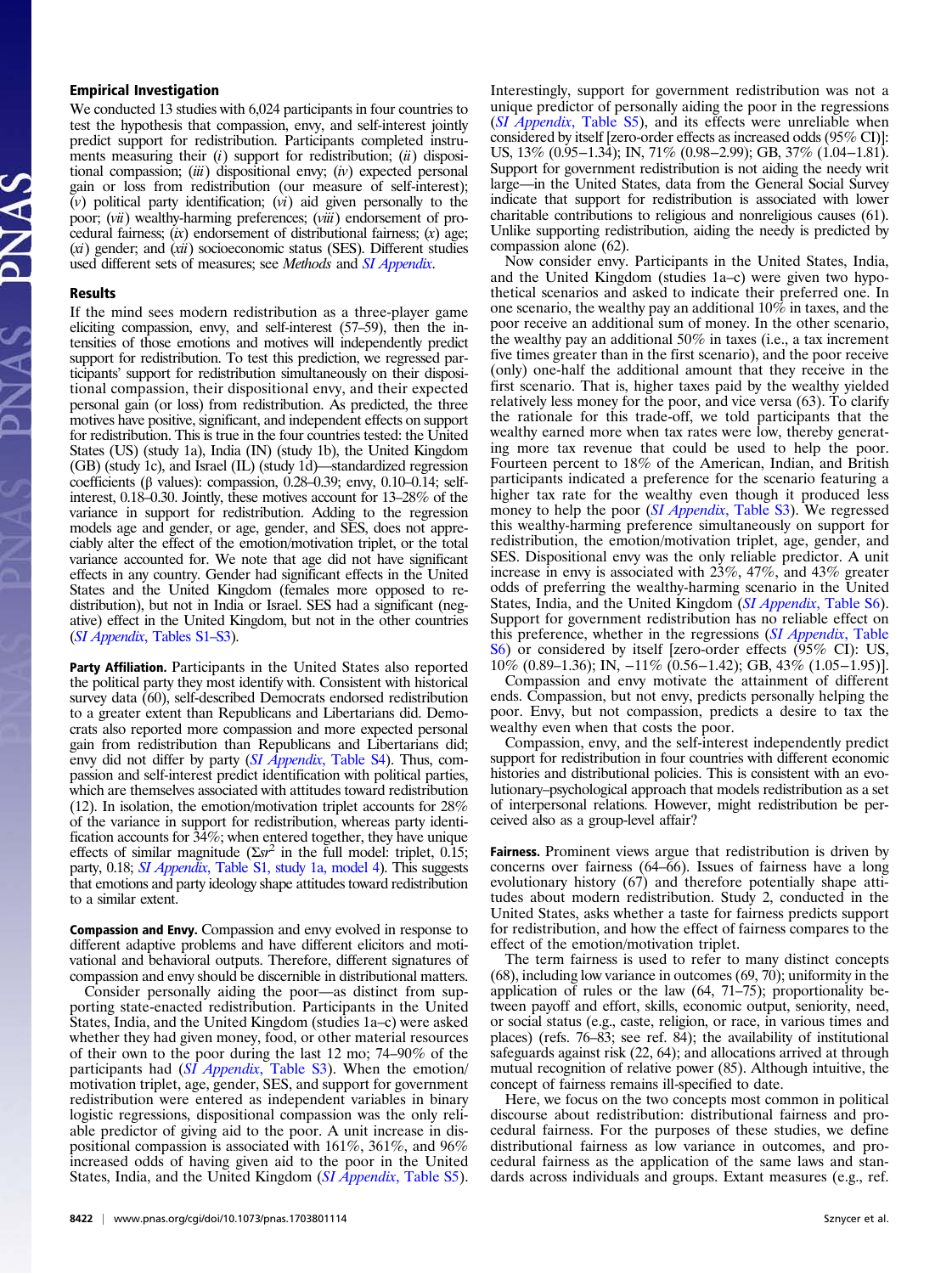75) are ill suited for our purposes, so we created two instruments tailored to the present inquiry.

Endorsement of distributional fairness was measured with a set of seven decisions about how to allocate a windfall between the participant herself (P) and two other individuals (P1 and P2) we note that allocational decisions are widely used to assess fairness preferences (e.g., refs. 38 and 86; see ref. 87). In each decision, the participant must choose one of three options. P receives the same amount in every option, but the amounts for P1 and P2 vary across options. In the Distributional Fairness option, P gets less than P1 but more than P2 (e.g., P1: \$120; P: \$100; P2: \$80); this option has the lowest variance in payoffs and the lowest sum of (absolute) self-other differences. In the Compassion option, P2 gets as much as P, whereas P1 gets (even) more than they would get in the Distributional Fairness option (e.g., P1: \$165; P: \$100; P2: \$100); this option raises P2's payoff to P's level while maximizing total payoffs. In the Envy option, P1 gets less than P, whereas P2 gets (even) less than they would get in the Distributional Fairness option (e.g., P1: \$30; P: \$100; P2: \$70); this option provides P a higher payoff than P1 (and P2) while minimizing total payoffs. A decision is scored "1" if Distributional Fairness is chosen, and "0" otherwise. Our measure of endorsement of distributional fairness is the participant's average score across the seven decisions. [All seven decisions have the same payoff structure; what differs across decisions is  $(i)$  the particular amounts, and  $(ii)$  the order in which the options are presented. The options were presented to the participants as options 1, 2, and 3.] Importantly, this instrument measures a preference for low variance in payoffs (our operationalization of distributional fairness) barring payoffs compatible with compassion and envy (86, 88), which, as established in studies 1a–d, predict support for redistribution.

To test for fairness effects, we conducted three follow-up studies in the United States (studies 2a–c). The distributional fairness decisions varied across studies, as follows. In studies 2a and 2c, P1 and P2 were two anonymous same-sex individuals, and the amounts were in the single to triple digits. In study 2b, P1 and P2 were groups: "the rich" and "the poor," and the amounts (five to six digits) were described as salaries per capita "from now and into the indefinite future" for each of P1, P, and P2 (see decisions in  $SI$ Appendix[, Tables S7](http://www.pnas.org/lookup/suppl/doi:10.1073/pnas.1703801114/-/DCSupplemental/pnas.1703801114.sapp.pdf)–[S9\)](http://www.pnas.org/lookup/suppl/doi:10.1073/pnas.1703801114/-/DCSupplemental/pnas.1703801114.sapp.pdf). In studies 2a and 2b, the decisions were hypothetical; in study 2c, the decisions were paid by lottery method. Studies 2a and 2b were conducted with 355 and 364 participants each, yielding ~95% power to detect an effect size of  $f^2 = 0.04$  at the 0.05 level in regression analyses. Study 2c included 275 participants.

Endorsement of procedural fairness was measured with a sevenitem instrument, including "The law of the land should apply to everybody in the same way," and "It would not bother me much if different groups of people were subject to different rules" (reversed), with scales ranging from 1 (do not agree at all) to 7 (strongly agree).

In addition to measuring how strongly participants endorsed distributional and procedural fairness, studies 2a–c also measured the emotion/motivation triplet (dispositional compassion, dispositional envy, and expected personal gain or loss from redistribution), age, gender, SES, and support for redistribution (SI Appendix[, Tables S10 and S11](http://www.pnas.org/lookup/suppl/doi:10.1073/pnas.1703801114/-/DCSupplemental/pnas.1703801114.sapp.pdf)).

Endorsement of distributional fairness failed to predict support for redistribution in all three studies: 2a  $[r_{348} = -0.10]$ (wrong direction),  $P = 0.059$ ]; 2b ( $r_{351} = 0.00$ ,  $P = 1$ ); 2c ( $r_{273} =$ 0.05,  $P = 0.38$ ). It also failed to do so when entered with the other variables in the regressions (SI Appendix[, Table S12\)](http://www.pnas.org/lookup/suppl/doi:10.1073/pnas.1703801114/-/DCSupplemental/pnas.1703801114.sapp.pdf). Endorsement of procedural fairness predicted support for redistribution at the zero-order level in all three studies (2a:  $r_{348}$  = 0.19,  $P = 0.0003$ ; 2b:  $r_{351} = 0.12$ ,  $P = 0.028$ ; 2c:  $r_{273} = 0.13$ ,  $P =$ 0.029). However, when entered with the other variables in the regressions, the procedural fairness effect failed to predict support for redistribution in two of the three studies (it remained only in study 2c; *[SI Appendix](http://www.pnas.org/lookup/suppl/doi:10.1073/pnas.1703801114/-/DCSupplemental/pnas.1703801114.sapp.pdf)*, Table S12).

By contrast, dispositional compassion, dispositional envy, and expected personal gain from redistribution predicted support for redistribution in each of the three studies. Moreover, each motive continued to predict support for redistribution when entered into regressions with procedural fairness and distributional fairness (separately or jointly), or with both measures of fairness and demographic variables ([SI Appendix](http://www.pnas.org/lookup/suppl/doi:10.1073/pnas.1703801114/-/DCSupplemental/pnas.1703801114.sapp.pdf), Table S12). In sum, the emotion/motivation triplet has a greater effect on support for redistribution than either measure of fairness does.

In studies 2a–c, the Distributional Fairness option had some variance in payoffs—P gets less than P1 and more than P2. Might a fairness effect be moderated by the (absolute) variance of payoffs? For example, might a taste for equal payoffs (zero variance) succeed in predicting support for redistribution? To answer this question, we conducted a set of two follow-up studies (S1a–b). These were identical to studies 2a (interpersonal allocations) and 2b (allocations among groups), respectively, except that in studies S1a–b the Distributional Fairness option gives identical amounts to P1, P, and P2. Endorsement of distributional fairness had no effect in study S1a; however, it had an effect in study S1b, which survived the inclusion of the other predictors. However, even in study S1b, the effect of the emotion/motivation triplet was several times greater than the effect of distributional fairness (SI Appendix[, studies S1a](http://www.pnas.org/lookup/suppl/doi:10.1073/pnas.1703801114/-/DCSupplemental/pnas.1703801114.sapp.pdf)–[b and](http://www.pnas.org/lookup/suppl/doi:10.1073/pnas.1703801114/-/DCSupplemental/pnas.1703801114.sapp.pdf) [Tables S13](http://www.pnas.org/lookup/suppl/doi:10.1073/pnas.1703801114/-/DCSupplemental/pnas.1703801114.sapp.pdf)–[S17](http://www.pnas.org/lookup/suppl/doi:10.1073/pnas.1703801114/-/DCSupplemental/pnas.1703801114.sapp.pdf)).

We conducted further follow-up studies to address two potential issues. In the studies conducted so far, the Compassion option of the distributional fairness instrument has the highest efficiency or aggregate payoff. Thus, this instrument may be insensitive to participants who value distributional fairness but not so much to trade it for efficiency (86). We conducted four followup studies (S2a–d) in which the Compassion option was removed, thus leaving two options: a high-efficiency, low-variance Distributional Fairness option, and a low-efficiency, high-variance Envy option. Still, the resulting two-option instrument may be insensitive to participants who value low-variance payoffs but fail to correctly identify a particular set of payoffs as the low-variance set. To address this other potential issue, in two of the four studies we included labels indicating the options where the total payoff is higher (lower) and "the money is split most (least) evenly." The four studies measured endorsement of distributional fairness, as follows: interpersonal, options unlabeled (study S2a); interpersonal, options labeled (study S2b); groups, options unlabeled (study S2c); and groups, options labeled (study S2d). In studies S2a–b, the decisions were paid by lottery method. Endorsement of distributional fairness (and efficiency) uniquely predicted support for redistribution in only one of the four studies (study S2d). However, even in this study the effect of the emotion/motivation triplet was far greater than the effect of distributional fairness (SI Appendix[, studies S2a](http://www.pnas.org/lookup/suppl/doi:10.1073/pnas.1703801114/-/DCSupplemental/pnas.1703801114.sapp.pdf)–[d](http://www.pnas.org/lookup/suppl/doi:10.1073/pnas.1703801114/-/DCSupplemental/pnas.1703801114.sapp.pdf) [and Tables S18](http://www.pnas.org/lookup/suppl/doi:10.1073/pnas.1703801114/-/DCSupplemental/pnas.1703801114.sapp.pdf)–[S22\)](http://www.pnas.org/lookup/suppl/doi:10.1073/pnas.1703801114/-/DCSupplemental/pnas.1703801114.sapp.pdf).

To sum up the set of fairness studies, in predicting support for redistribution, the effect of fairness as a group-wide concern is unreliable and of far smaller magnitude than the effect of the emotion/motivation triplet. This is true whether fairness is operationalized as uniformity in the application of laws and standards or as low (or null) variance in payoffs; whether distributional fairness is assayed between individuals (studies 2a, 2c, S1a, S2a, S2b) or between groups ("the rich," "the poor"; studies 2b, S1b, S2c, S2d); and whether allocational decisions are hypothetical (studies 2a, 2b, S1a, S1b, S2c, S2d) or consequential (studies 2c, S2a, S2b).

#### Discussion

Consistent with the three-player, two-situation model, support for redistribution is predicted by compassion, envy, and selfinterest. The fact that a sizeable minority (14–18%) of American, Indian, and British participants prefers a higher tax rate for the wealthy even when that yields less money for the poor underscores that redistribution features spiteful motives (45, 53, 57, 88) alongside humanitarian motives (57, 62, 86), as predicted by the three-player model.

A taste for fairness had little or no effect on support for redistribution. This is striking, because fairness is invoked in many arguments for redistribution. Notions of fairness are intuitive and compelling—they seem to inspire charity, courageous acts, outrages, wars, and moral crusades. Furthermore, notions of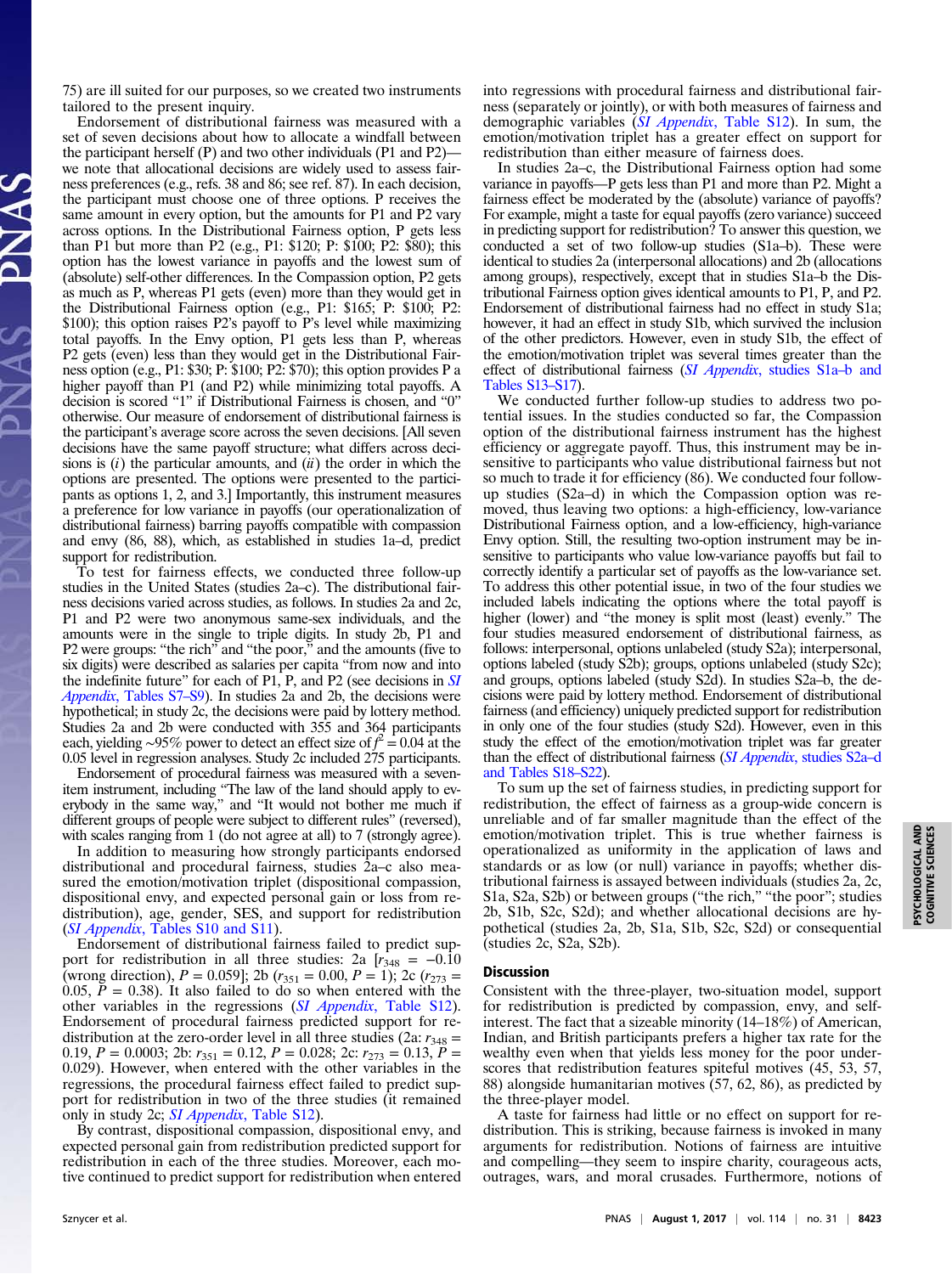fairness other than those we assessed here may well shape attitudes about redistribution. As stated above, however, fairness refers to a wide variety of distinct phenomena and goals. The usefulness of this concept is thus limited at present.

These data support the evolutionary–psychological hypothesis that redistribution is not perceived—at least not entirely—as a population-level phenomenon. Individual attitudes about redistribution reflect several motivational systems, which is what one would predict given the redistributional games faced by our ancestors. Distributional optima differ by individual (89), but also by mental faculty within individuals. This may explain why the enterprise of optimizing a society-wide variable or distributional state (e.g., aggregate welfare, the welfare of the least well-off) has proven so problematic. For example, obstacles to increasing the welfare of the least well-off involve not only insufficient compassion but also the presence of envy. This is because the motivational mechanisms implicated in redistribution were shaped by different adaptive problems, have different circuit logics, and deliver different, sometimes opposing, outputs. As Walt Kelly's character Pogo famously said, "We have met the enemy and he is us."

#### Methods

The study procedures were approved by the Institutional Review Boards at the University of California, Santa Barbara, the Ben Gurion University of the Negev, and the Interdisciplinary Center, Herzliya. The studies were conducted in English in the United States, India, and the United Kingdom, and in Hebrew in Israel. All of the participants gave their informed consent. The stimuli are described in full in the [SI Appendix](http://www.pnas.org/lookup/suppl/doi:10.1073/pnas.1703801114/-/DCSupplemental/pnas.1703801114.sapp.pdf). The data are included in [Dataset S1.](http://www.pnas.org/lookup/suppl/doi:10.1073/pnas.1703801114/-/DCSupplemental/pnas.1703801114.sd01.xlsx)

Participants. Amazon Mechanical Turk (AMT) was used to recruit participants for studies 1a–c as follows: study 1a, US: 1,032 participants (559 females, 8 of unknown gender), and mean age, 31 (SD = 11); study 1b, IN: 838 participants; 278 participants were excluded from analyses due to failure to correctly respond to an attention check, leaving an effective sample size of 560 (208 females, 2 of unknown gender); mean age, 28 (SD = 8); study 1c, GB: 646 participants (195 females, 40 of unknown gender); mean age, 29 (SD = 10); study 1d: 282 participants were recruited in Israel from two universities (194 females); their mean age was 23 (SD = 2). These participants completed additional measures; some are reported in refs. 90 and 91, and others are to be reported elsewhere.

#### Measures for Studies 1a–d.

Support for redistribution. Support for redistribution (studies 1a-c) was measured with 11 items (based on ref. 17), coded on 1 (strongly disagree) to 5 (strongly agree) scales. Examples of items include the following: "Wealth should be taken from the rich and given to the poor," and "The government spends too much money on the unemployed" (reversed). Study 1d used nine, slightly modified items, coded on 1–7 scales. Mean  $\alpha$  across studies was 0.78. Dispositional compassion. Dispositional compassion (studies 1a–d) was measured with 10 items (92), coded on 1 [very inaccurate (in describing myself)] to 5 [very accurate (in describing myself)] scales. Examples of items include the following: "I suffer from others' sorrows," and "I tend to dislike softhearted people" (reversed). Mean α was 0.68.

Dispositional envy. Dispositional envy (studies 1a–d) was measured with eight items (93), coded on 1 (strongly disagree) to 5 (strongly agree) scales. Examples of items include the following: "I feel envy every day," and "It is so frustrating to see some people succeed so easily." Mean  $\alpha$  was 0.89.

- 1. Darwin C (1888) The Descent of Man, and Selection in Relation to Sex (John Murray, London).
- 2. Alesina AF, Giuliano P (2009) Preferences for redistribution. Handbook of Social Economics, eds Bisin A, Benhabib J (North Holland, San Diego), pp 93–132.
- 3. Cosmides L, Tooby J (2006) Evolutionary Psychology, Moral Heuristics, and the Law, eds Gigerenzer G, Engel C (MIT Press, Cambridge, MA), pp 175–205.
- 4. Boyer P, Petersen MB (2012) The naturalness of (many) social institutions: Evolved cognition as their foundation. J Inst Econ 8:1–25.
- 5. International Social Survey Programme (2009) ISSP 2009 Social Inequality IV. Available at [www.gesis.org/issp/modules/issp-modules-by-topic/social-inequality/2009/](http://www.gesis.org/issp/modules/issp-modules-by-topic/social-inequality/2009/). Accessed June 1, 2015.
- 6. Kiatpongsan S, Norton MI (2014) How much (more) should CEOs make? A universal desire for more equal pay. Perspect Psychol Sci 9:587–593.
- 7. Alesina A, Glaeser EL (2004) Fighting Poverty in the US and Europe: A World of Difference (Oxford Univ Press, Oxford).
- 8. Iversen T, Soskice D (2006) Electoral institutions and the politics of coalitions: Why some democracies redistribute more than others. Am Polit Sci Rev 100:165–181.

Expected personal gain from redistribution. Expected personal gain from redistribution (studies 1a–d) was measured with one item, coded on a 1–5 scale (My own economic situation would significantly worsen–improve): "Imagine that a policy of higher taxes on the wealthy is implemented. What overall impact do you think the higher taxes on the wealthy would have on you?." Aid to the poor. Aid to the poor (studies 1a-c) was measured with one item: "In the last 12 months, did you give money, food, or other material resources of your own to poor people (either directly to them or to charities)?"  $(yes = 1, no = 0).$ 

Fiscal scenarios. Fiscal scenarios (studies 1a–c): study 1a (US) version, "The top 1% wealthiest individuals pay an extra 50% [10%] of their income in additional taxes, and as a consequence of that the poor get an additional \$100 million [\$200 million] per year (the extra 50% [10%] in taxes paid in former fiscal years leaving the wealthiest with relatively less [more] taxable income)" (coded "1" ["0"]). The IN and GB scenarios featured amounts in local currency.

SES. SES (studies 1a–c) was measured with seven items, coded on 1 (strongly disagree) to 5 (strongly agree) scales. Examples of items: "I have enough money to buy the things I desire," and "I feel relatively poor these days" (reversed). Mean  $\alpha$  was 0.75. Study 1d used the single item, "How would you define the socioeconomic status of your parents?," coded on a 1 (low) to 7 (high) scale.

Samples for Studies 2a-c. We recruited 355/364/275 (studies 2a/b/c) participants in the US; 5/11 participants were excluded from analyses in studies 2a/b due to failure to correctly respond to an attention check, leaving an effective sample size of 350/353/275. Their mean age was  $34/34/19$  (SD = 12/12/1). Participants were AMT users (studies 2a–b), and college students (study 2c).

#### Measures for Studies 2a–c.

Support for redistribution. Support for redistribution was measured as in studies 1a–c, except that the scales ranged from 1 to 7. Dispositional compassion, dispositional envy, and expected personal gain from redistribution were measured as in studies 1a–d. SES was measured as in studies 1a–c, except that study 2c included an additional item: "How would you define your parents' socioeconomic status?" (low to high).

Endorsement of procedural fairness. Endorsement of procedural fairness (studies 2a–c) was measured with seven items, coded on 1 (do not agree at all) to 7 (strongly agree) scales. Examples of items included the following: "The law of the land should apply to everybody in the same way," and "It would not bother me much if different groups of people were subject to different rules" (reversed). Mean α was 0.66.

Endorsement of distributional fairness. Endorsement of distributional fairness (studies 2a–c) was measured with seven decisions with three options each. Each option dictates a particular allocation of money between the participant herself (P) and two other individuals or sets of individuals (P1 and P2). Decisions are hypothetical, interpersonal (study 2a); hypothetical, between groups ("the rich," "the poor") (study 2b); and interpersonal, paid by lottery method with a chance of 1 in 36 (study 2c). Mean  $\alpha$  was 0.86.

ACKNOWLEDGMENTS. We thank Pascal Boyer, Rose McDermott, Michael Bang Petersen, Alex Shaw, Diego Aycinena Abascal, Fiery Cushman, Ricardo Guzmán, Matt Gervais, Ryan Oprea, Howard Waldow, and two anonymous reviewers. This research was supported by a National Institutes of Health Director's Pioneer Award (to L.C.) and a grant from the John Templeton Foundation (JTF) (to J.T. and L.C.). The opinions expressed in this publication are those of the authors and do not necessarily reflect the views of the NIH or the JTF.

- 9. Korpi W, Palme J (1998) The paradox of redistribution and strategies of equality: Welfare state institutions, inequality, and poverty in the Western countries. Am Sociol Rev 63:661–687.
- 10. Gilens M (2009) Why Americans Hate Welfare: Race, Media, and the Politics of Antipoverty Policy (Univ of Chicago Press, Chicago).
- 11. Alesina A, Fuchs-Schündeln N (2007) Good-bye Lenin (or not?): The effect of communism on people's preferences. Am Econ Rev 97:1507–1528.
- 12. Sears DO, Lau RR, Tyler TR, Allen HM (1980) Self-interest vs. symbolic politics in policy attitudes and presidential voting. Am Polit Sci Rev 74:670–684.
- 13. Kenrick DT, et al. (2009) Deep rationality: The evolutionary economics of decision making. Soc Cogn 27:764–785.
- 14. Buss DM (2005) The Handbook of Evolutionary Psychology (Wiley, Hoboken, NJ).
- 15. Tooby J, Cosmides L (1990) On the universality of human nature and the uniqueness of the individual: The role of genetics and adaptation. J Pers 58:17–67.
- 16. Sell A, Tooby J, Cosmides L (2009) Formidability and the logic of human anger. Proc Natl Acad Sci USA 106:15073–15078.